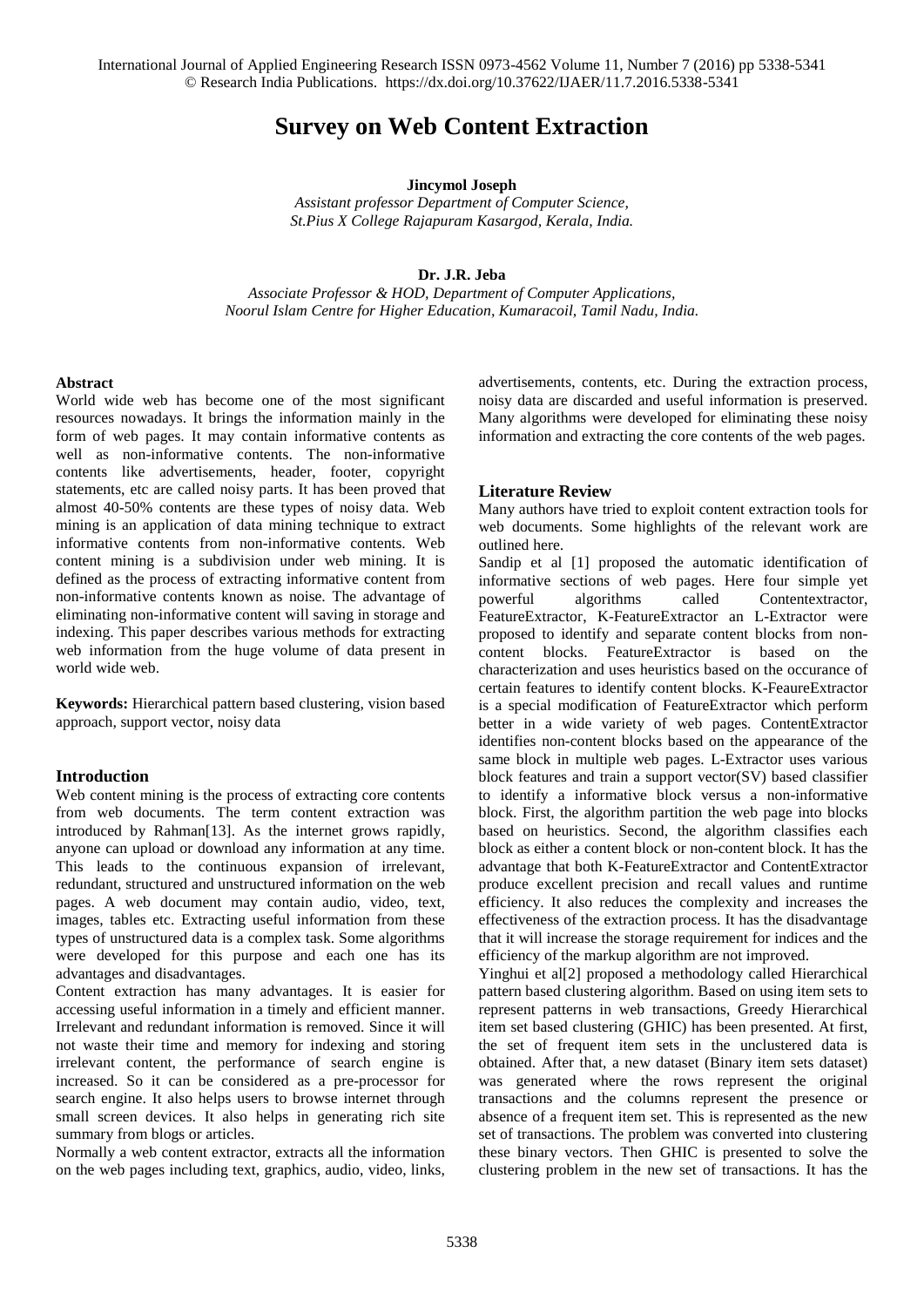advantage that a set of item sets was allowed to describe a cluster instead of just a set of items and it has the ability to explain the clusters and the differences between clusters. Difference or similarity matrix was not considered here.

Jinbeom Kang et al[3] proposed a new method of web page segmentation by recognizing tag patterns in the DOM tree structure of a page. These repetitive HTML tag patterns are called key patterns. Repetition based page segmentation(REPS) algorithm is proposed to detect key patterns in a page and to generate virtual nodes to correctly segment nested blocks. REPS proceeds in four phases. First a web page is represented by a DOM tree structure after removing less meaningful tags such as  $\langle a \rangle$ ,  $\langle b \rangle$ ,  $\langle s \rangle$ ,  $\langle t \rangle$ , etc from the HTML source of the page. In the second phase, REPS generates a sequence from the DOM tree by using the tags in the child nodes of the root node. The third phase is to find the key patterns from the sequence and recognize candidate blocks by matching the sequence with the key patterns. The final phase of REPS is to generate blocks in a page by modifying the DOM tree into a more deeply hierarchical structure by introducing virtual nodes.

Chia-Hui Chang[4] done a survey of web information extraction systems. They noticed some points like to automate the translation of input pages into structured data, a lot of efforts have been devoted in the area of information extraction(IE). IE produces structured data ready for post processing, which is critical to many application of web mining and searching tools. The web IE processes online documents that are semi-structured and usually generate automatically by a server-side application program. Web IE usually applies machine learning and pattern mining techniques to exploit the syntactical patterns of the template based documents. They found disadvantages like the extraction precision is greatly decreased in case of missing or multiple order attributes.

Wei Liu et al [5] proposed a method called Vision based approach for deep web data extraction. It is primarily based on the visual features human users can capture on the deep web pages while also utilizing some simple non-visual information such as data types and frequent symbols to make the solution more robust. It consists of two main components, vision based data record extractor(ViDRE) and vision based data item extractor(ViDIE). First, given a sample deep web page from a web database, obtain its visual representation and transform into a visual block tree. Second, extract data records from the Visual Block tree. Third, partition extracted data records into data items and align the data items of the same semantic together. Fourth, generate visual wrappers (a set of visual extraction rules) for the web database based on sample deep web pages. ViDE can easily distinguish the misaligned data items due to their different fonts or positions. Visual information of web pages helps to implement web data extraction. Demerits like either precision or recall is not 100 percent. Also this measure indicates the percentage of web databases the automated solution fails to achieve perfect extraction.

Badr Hssina et al[14] proposed a method to extract required pattern by removing noise that is present in the web document using hand-crafted rules. Hand-crafted rules use string manipulation functions to extract information from HTML.

Since the source of information is a mixture of image, audio, presentation, etc, it is not easy to separate out the informative content effectively and intelligently. First, connect to any website and get data from that site. Then choose options like extract links, extract image, extract media, extract HTML schemas, extract content.

R.Gunasundari[15] developed a method to extract content from web pages, which is based on links present in a web site. In this method, algorithm judges the contents by several parameters in the nodes. They are Link Text Density(LTD), Link Amount(LA), Link Amount Density(LAD) and Node Text Length(NTL).LTD and NTL are very important parameter for content location judgement and LA & LAD are indicators for accurate content judgement. The following methods are used for extracting the main contents. First, standardize the web page tags. Second, pre-processing the web page tags. Third, judging the location of the content. Four, extracting the content. Five, Adjusting the extraction results. This method can reduce quantity of data transmission and complexity. Also it is suitable for data collection workers and other professionals. Concept retrieval and the expansion of semantic and synonyms are needed for further work.

According to S.S. Bhamare [16] noise on the

web pages are not the part of the main content and this irrelevant information in web pages can really affect web mining task. Two categories of noise group are formed. They are global noise and local noise. There are web cleaning techniques or methods.

- 1) Page segmentation manually or automatically segments a web page into small blocks focusing on coherant subtopics.
- 2) Block matching identifies logically comparable blocks in different web pages.
- 3) Importance evaluation measures the importance of each block accrding to different information or measurements.
- 4) Noise determination distinguishes noisy blocks from non-noisy blocks based on the importance evaluation of blocks

Pralhad S Gamre et al[17] organize a set of documents into categories through clustering. Grouping of similar documents into clusters will help the users to find the information easily. Objects in the same cluster should be similar. Also, objects in one cluster should be dissimilar from objects in other cluster. Hybrid approach uses concept based mining model. In this model, it analyses terms on the sentence, document, corpus level and Hierarchical Agglomerative Clustering(HAC) to group similar documents in clusters and the documents are arranged in hierarchical structure to make easy access of web documents.

Requirements for document clustering methods are identified. They are extraction of informative features, overlapping cluster model, scalability, noise tolerance, incremental and result presentation[17]. Some properties of clustering algorithm are data model, similarity measure and cluster model. The proposed system works in the following manner.

1. Retrieve the results obtained for a search query from search engine.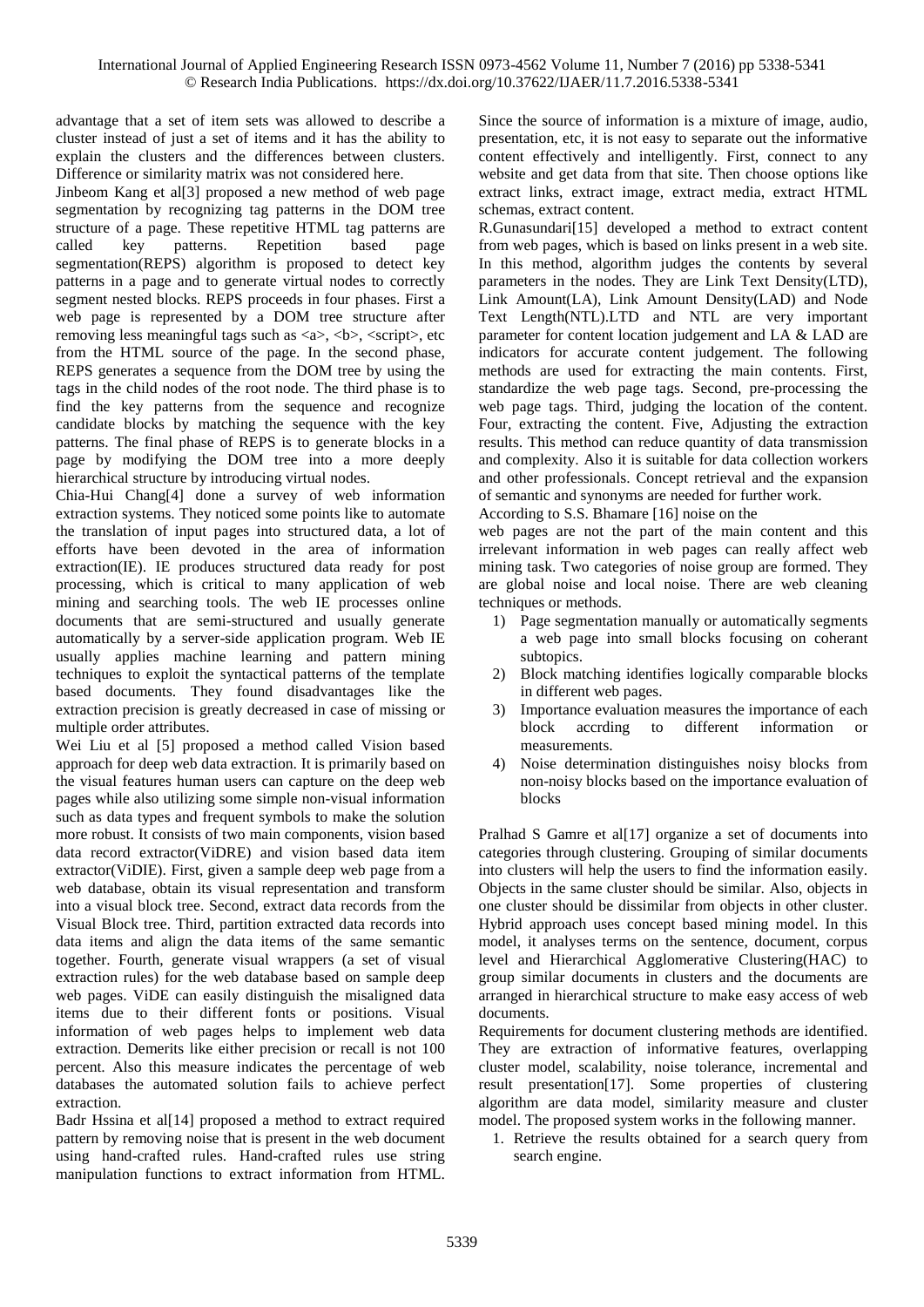- 2. Select the most important results from all the retrieved URLs.
- 3. Pre-process the documents using concept based model.
- 4. Measure the importance of each concept with respect to semantics of sentences.
- 5. Use Hierarchical Agglomerative Clustering (HAC) to group the similar documents in clusters and the documents are arranged in hierarchical structure.



Categorizing similar documents together into clusters will help the users to find useful information quicker. Each cluster contains documents that are very similar to each other and very dissimilar to the documents in other clusters. Clustering can increase the efficiency of information retrieval. So, it will reduce the time and get high precision. An important issue is incrementality, because web pages changes frequently and new pages are added frequently.

## **Conclusion**

Each of these model examines web content present in the internet and extract information using various methods. All these methods have some pros and cons. The review on several existing models is examined and the pitfalls explored are identified during the review. As future work, research is to be continued on alternative method for extracting core contents from web pages.

## **References**

- [1] Sandip, prasenjit, Nirmal Pal and C.Lee Giles, "Automatic Identification of Informative Sections of web pages", IEEE Transactions on knowledge and data Engineering, Vol 7, No 9, 2005.
- [2] Yinghui Yang and Balaji Padmanabhan "A Hierarchical Pattern-Based Clustering Algorithm for Grouping Web Transactions", IEEE Transactions on knowledge and data Engineering, Vol 7, No 9, 2005.
- [3] Jinbeom Kang, Jaeyoung Yang, Nonmember and Joongmin Choi, "Repetition-based Web Page Segmentation by Detecting Tag Patterns for Small-

Screen Devices", IEEE Transactions on Consumer Electronics, Vol. 56, No. 2, May 2010

- [4] Chia-Hui Chang, Moheb Ramzy Girgis, "A Survey of Web Information Extraction Systems", IEEE Transactions On Knowledge And Data Engineering, Vol. 18, No. 10, October 20006.
- [5] Wei Liu, Xiaofeng Meng and Weiyi Meng, "ViDE: A Vision-Based Approach for Deep Web Data Extraction", IEEE Transactions On Knowledge And Data Engineering, Vol. 22, No. 3, March 2010
- [6] Badr Hssina, Abdelkarim Merbouha, Hanane Ezzikouri, Mohammed Erritali, Belaid Bouikhalene "An implementation of web content extraction using mining techniques", Journal of Theoretical and Applied Information Technology 31st December 2013. Vol. 58 No.3, ISSN: 1992-8645
- [7] Ms. Pranjali G. Gondse, Professor Anjali B. Raut "Main Content Extraction From Web Page Using Dom", International Journal of Advanced Research in Computer and Communication Engineering Vol. 3, Issue 3, March 2014
- [8] K. Nethra1, J. Anitha2 and G. Thilagavathi "Web Content Extraction Using Hybrid Approach", ICTACT Journal On Soft Computing, January 2014, VOLUME: 04, ISSUE: 02
- [9] Rajni Sharma, Max Bhatia, "Eliminating the Noise from Web Pages using Page Replacement Algorithm ", International Journal of Computer Science and Information Technologies, Vol. 5 (3), 2014, 3066- 3068
- [10] J.R jeba, S.P. Victor, "A novel approach for finding item sets with hybrid strategies", International Journal of Computer Applications., Vol.17, No.5, 2011
- [11] J.R.Jeba, S.P.Victor, " Comparison of frequent item set Mining algorithms", International Journal of Computer Science and Information Technologies, Vol 2 (6), 2011
- [12] J R Jeba, S.P.Victor, "Effective measures in Association Rule mining", International Journal of Scientific and Engineering research, Vol 3, Issue 8, 2012.
- [13] A.F.R Rahman, H.Alam and R.Hartono, "Content extraction from HTML documents", International workshop on Web document Analysis, pp.7-10, 2001.
- [14] Badr Hssina, " An implementation of web content extraction using mining techniques", Journal of Theoretical and Applied Information Technology, Vol. 58 No.3
- [15] R.Gunasundari, "A study of content extraction from web pages using links"International Journal of Data Mining & knowledge management process, Vol.2, No.3, May2012
- [16] S.S. Bhamare, Dr.B.V., "Survey on Web Page Noise Cleaning for Web Mining", International Journal of Computer Science and Information Technologies, Vol. 4 (6), 2013
- [17] Pralhad S. Gamare, G. A. Patil, "Web document clustering using hybrid approach in data mining"